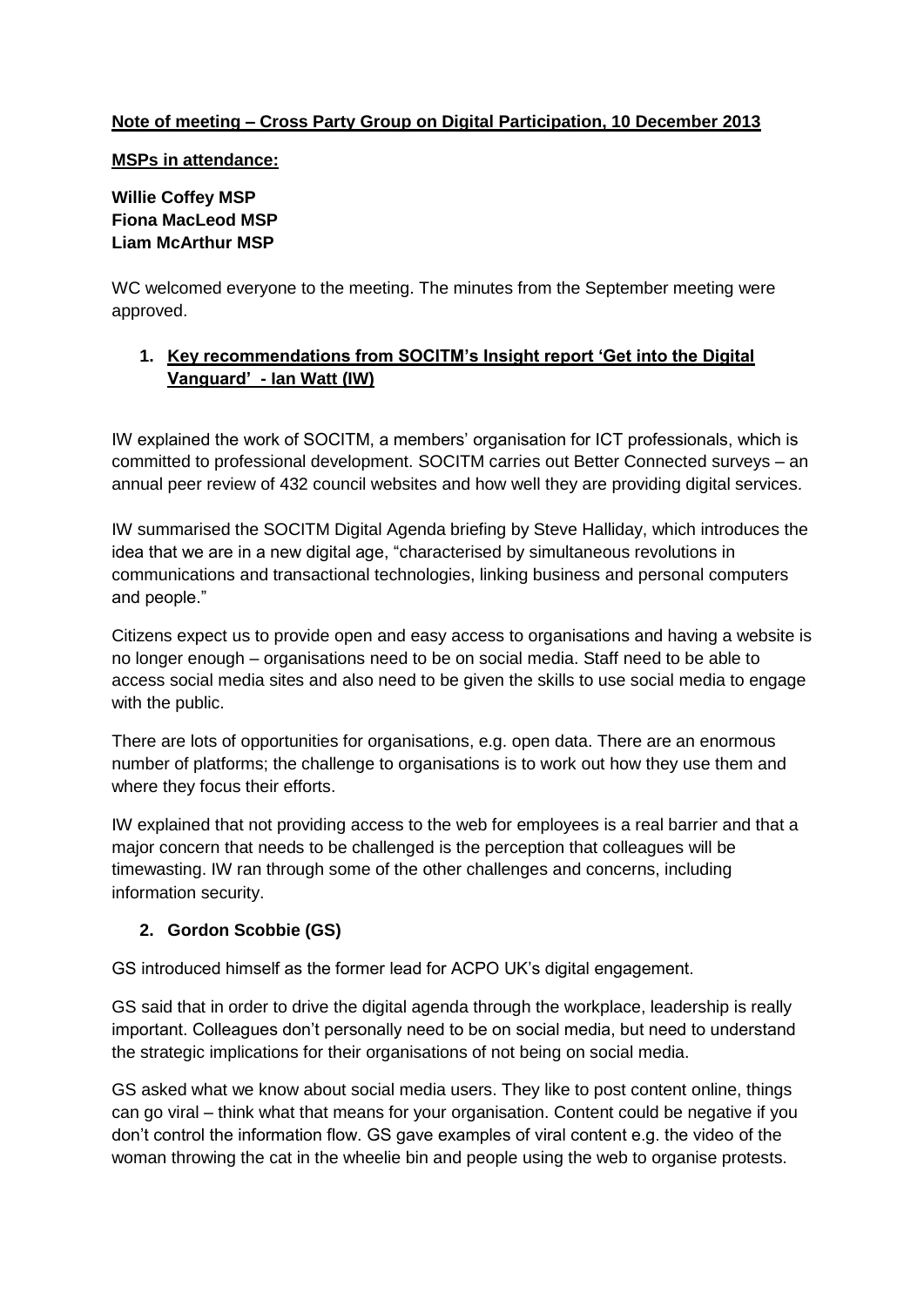For policing and public order, you have to be in the digital space. Twitter has now become a credible news channel. We live in a connected world – platforms are not important, but the point to note is that the connectivity is there. He gave a positive example of Ed Harrison, a community policeman, who communicated with his community and used social media to have a two way conversation through Twitvid video surgeries. Engaging on the web extends your reach into the community.

As an organisation, you need to give support and guidance and have a strategy (leadership and a joined-up business).

During the London riots, most of the social media activity, such as the clean-ups, was positive. If you don't get information in a timely and accurate manner, someone will fill the void.

Engagement is a foundation which supports intelligence. So what do organisations need and what have we learned?

- Trust is necessary
- Access to software workplaces couldn't get access to open source software during critical incidents
- We've moved away from desktops and laptops to the mobile, which is a gamechanger

There has been some good work on digital engagement by Tayside Police, which hasn't been taken forward by Police Scotland.

GS said the question was prepared your organisation would be to communicate with the public in a critical and fast-moving situation.

## **3. The application of social media to workplace learning – Ian Watson (IWa), Institute for Research and Innovation in Social Services (IRISS)**

IWa explained that the work of his team is to engage people with social services. The team's focus is on using the web for workplace learning.

People have to be able to use social media in the workplace. People who can seek information and share it with colleages can be an asset but a barrier tends to be that colleagues can't access it.

A recent report from the Royal Society of Edinburgh says that organisations need to provide online access, alongside workplace and IT policies that enhance familiarity with digital technology. A Carnegie Trust report in 2009 made the point that social media is influential. IWa said these reports need to be taken seriously.

IRISS helps organisations use new tools to make themselves productive. If customers use it, you need to use it otherwise you are pushing costs onto the customer.

IWa cited an IRISS database called MindReel which contains short-films on mental health for a film festival. Local authorities couldn't access these because video-streaming was not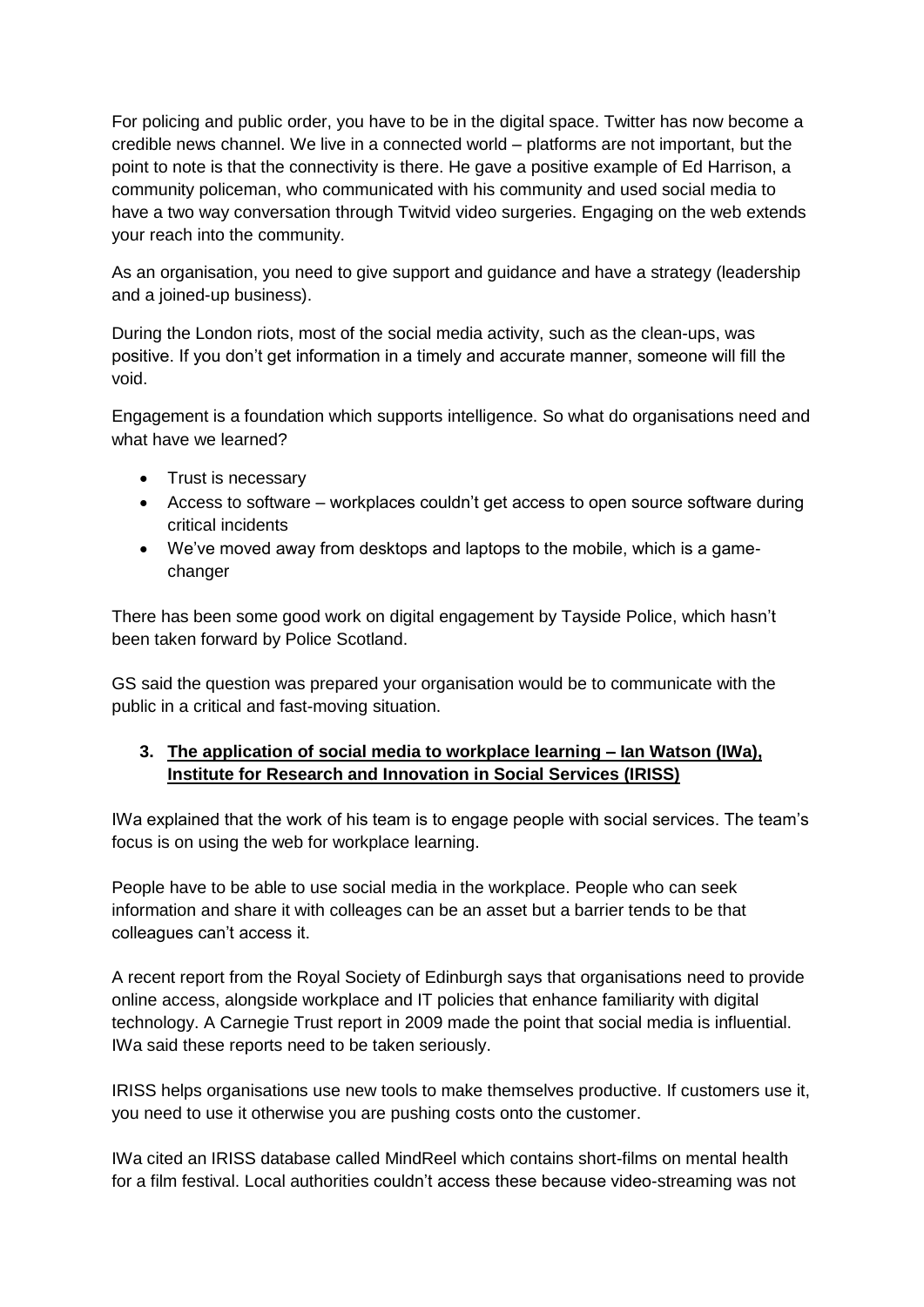allowed even though the site was an educational resource. Organisations need to trust employees.

# **Q&A**

Charlotte Christison from Ofcom asked what steps IRISS and SOCITM were taking to train employers. IWa said that IRISS have produced a portal encouraging people to speak to their IT depts and enact change. IW felt that changes need to be bottom-up. GS said that the business case needed to be made for organisations and that the London riots had helped engage the police.

In response to a question on whether security was a barrier, GS said that it is about balancing security with the need to engage.

Mairi Mcleod asked about low levels of digital literacy and how this could be improved. Engaging with employers can be hard – it is difficult to take on your boss.

IW said that it is about trying to build up dialogue and the more you can demonstrate why you need to access a particular tool. Digital skills won't develop unless you use digital services – development is experiential.

GS said that the biggest threat to the Government's digital agenda is a lack of digital skills and a lack of leadership at a strategic level in organisations. This is a fairly seismic change need in the public sector, not just a nudge.

IW said that it is incumbent on any organisation to understand what skills organisations need, including digital.

WC asked for further information on why he felt Police Scotland hadn't embraced digital skills. GS said that Police Scotland had embraced social media but that it mostly been a one-way transition rather than a two-way dialogue. He said that visibility is not just about cops in yellow jackets but also about the digital footprint. He gave the example of Tayside developing an app that can track if a police officer is monitoring traffic which gives confidence to communities.

John Crawford said that the issue is about content as well as communication, assessing the quality of information needs attention.

GS said that the acid test is if people come back, you grow your audience. If you trust them to engage externally, why not trust them on social media.

# **4. Doreen Kelly – Chief Executive, Partners for Inclusion (PfI)**

DK opened with a quote from Chris Yiu about the benefits of digital participation. For the people PfI support, when everyone matters, everyone benefits. If you can include the people PfI support, some of whom have significant learning disabilities, you can include anyone digitally.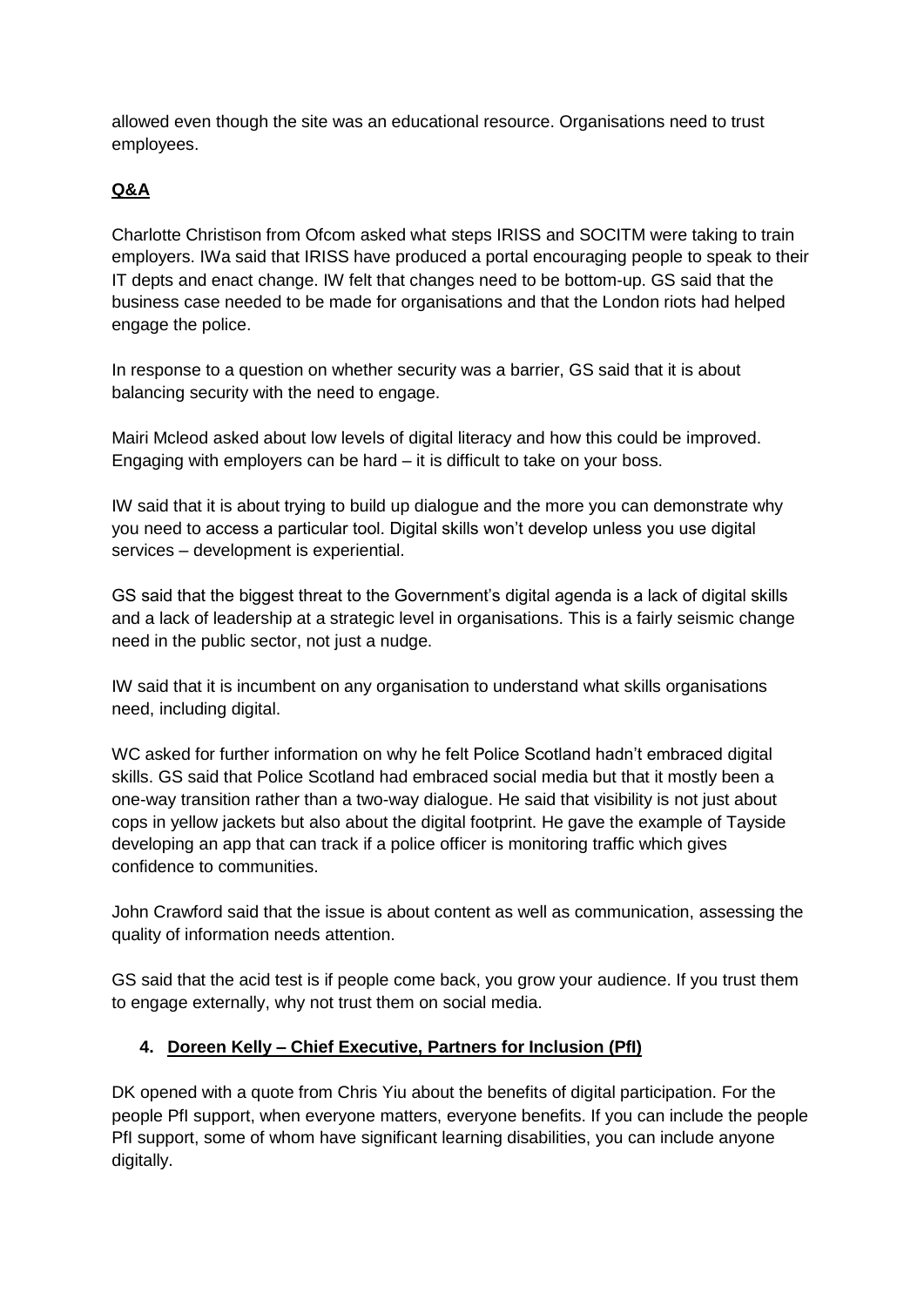DK gave a history of PfI, an organisation which supports ordinary lives. Giving people the power to lead ordinary lives in the community as a citizen, it provides a bespoke service, based on what's right for the individual.

DK spoke about some of the challenges:

- Intellectual disabilities some people don't use words to communicate
- Past institutionalisation can result in challenging behaviours

People still want an ordinary life but just need extra support – what people might use the internet for is the same as other people will use it for. We need to be focussing on individuals and what their needs are  $-$  often they have no voice e.g. voting  $-$  and to go out and make sure they are included in society.

Digital inclusion should be made a human rights and citizen matter – those who are marginalised need to be the main focus for a digital champion.

### **5. AGM Business**

The Group agreed for Willie Coffey MSP to continue as Convenor, and for Liam McArthur MSP to continue as Deputy Convenor. The Group agreed for Charlotte Christison/Claire Mack from Ofcom to act as Secretary and for Vicki Nash to act as Treasurer.

### **6. Members' points**

Adrienne Chalmers presented to the Group on a current issue in the US relating to the accessibility of e-Readers. Amazon and Sony have made representations to the FCC to seek an exemption for their eReaders because their devices are made accessible on Apple products which have a screen reader. AC asked for the support of the Group to support a proposition to act on this issue.

## **Action: WC will seek guidance from the Parliamentary Standards Committee on whether we can write to the FCC as a Group.**

Mairi Mcleod asked which organisations could support AC.

#### **Action: CC to circulate AC's e-mail address**

Fiona MacLeod MSP asked whether the CPG for Visual Impairment could get involved or put down a motion.

#### **Action: AC to send a briefing note to CC who will circulate**

The Group agreed that, if Standards permitted, we can go ahead and take action by writing to the FCC to express concerns.

Sally Dyson from SCVO introduced herself and highlighted a new programme of work on digital participation at SCVO led by Chris Yiu. The aim of the programme is to reduce the